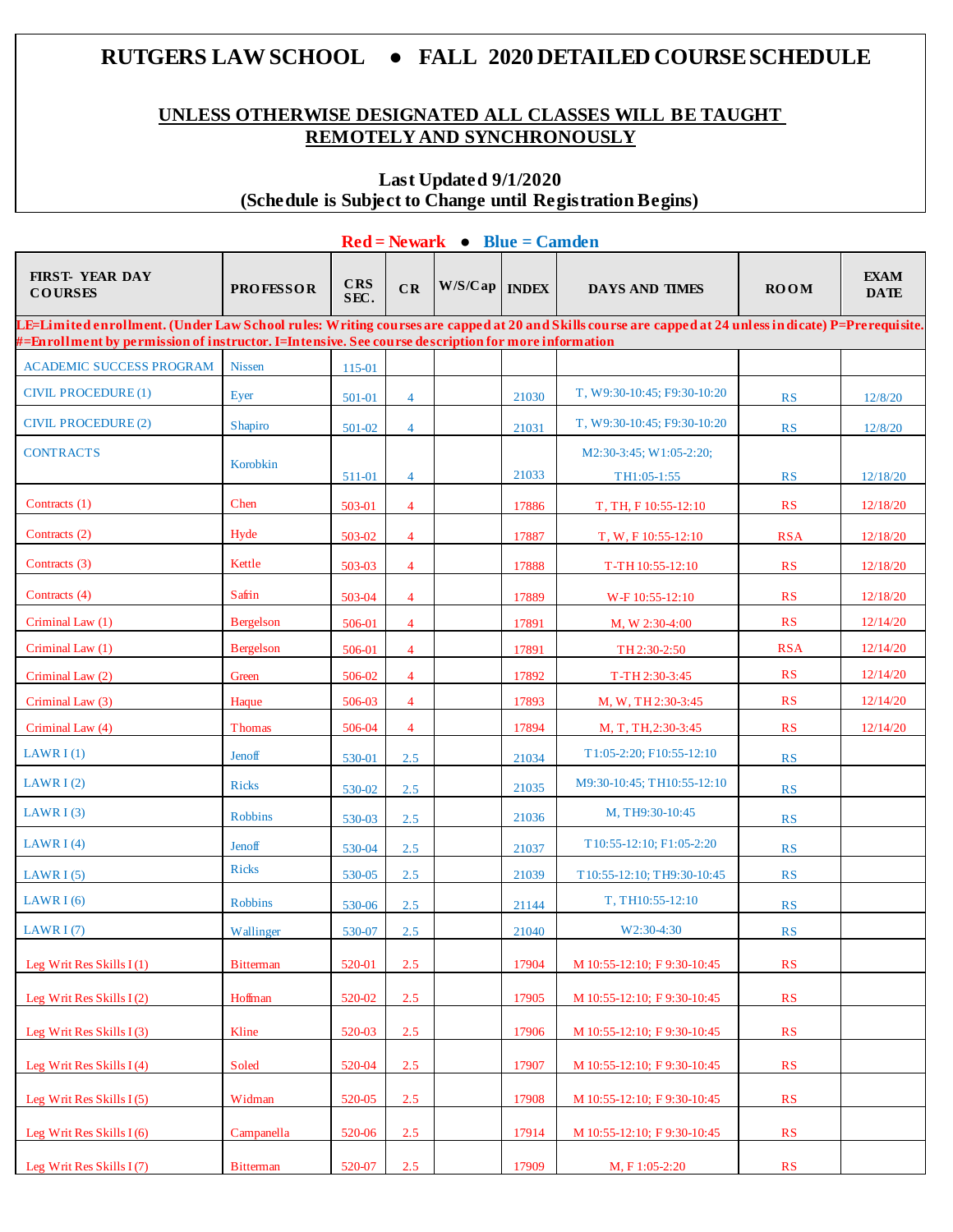| Leg Writ Res Skills $I(8)$  | Hoffman         | 520-08 | 2.5            | 17910 | M. F 1:05-2:20                           | RS         |          |
|-----------------------------|-----------------|--------|----------------|-------|------------------------------------------|------------|----------|
| Leg Writ Res Skills $I(9)$  | Kline           | 520-09 | 2.5            | 17911 | M. F 1:05-2:20                           | RS         |          |
| Leg Writ Res Skills $I(10)$ | Soled           | 520-10 | 2.5            | 17912 | $M, F1:05-2:20$                          | RS         |          |
| Leg Writ Res Skills $I(11)$ | Widman          | 520-11 | 2.5            | 17913 | $M, F1:05-2:20$                          | RS         |          |
| Leg Writ Res Skills $I(12)$ | Campanella      | 520-12 | 2.5            | 17915 | $M, F1:05-2:20$                          | RS         |          |
| Torts $(1)$                 | Aziz            | 511-01 | $\overline{4}$ | 17896 | M-W 9:30-10:45                           | RS         | 12/9/20  |
| Torts $(2)$                 | <b>Bell</b>     | 511-02 | $\overline{4}$ | 17897 | M, T, TH 9:30-10:45                      | RS         | 12/9/20  |
| Torts $(3)$                 | Gold            | 511-03 | $\overline{4}$ | 17898 | T-TH 9:30-10:45                          | RS         | 12/9/20  |
| Torts $(4)$                 | Troutt          | 511-04 | $\overline{4}$ | 17900 | M, W 9:15-10:45                          | RS         | 12/9/20  |
| Torts $(4)$                 | Troutt          | 511-04 | $\overline{4}$ | 17900 | TH 9:30-10:00                            | <b>RSA</b> | 12/9/20  |
| TORTS $(1)$                 | Friedell        | 541-01 | $\overline{4}$ | 21042 | M10:55-12:10; T2:30-3:45;<br>TH2:30-3:25 | RS         | 12/14/20 |
| TORTS (2)                   | Maltz           | 541-02 | $\overline{4}$ | 21043 | M10:55-12:10; T2:30-3:45;<br>TH2:30-3:25 | RS         | 12/14/20 |
| TORTS (3)                   | <b>Oberdiek</b> | 541-03 | $\overline{4}$ | 21044 | M10:55-12:10; T2:30-3:45;<br>TH2:30-3:25 | <b>RS</b>  | 12/14/20 |

| CLINICAL CLASSES, EXTERNSHIPS, MOOTCOURTS, COURSES REQUIRING PERMISSION TO ENROLL, AND MOCK-TRIAL TEAMS<br>ARE REGISTERED BY CAMPUS OR BY PERMISSION OF THE INSTRUCTOR.                                                                                     |                  |                    |                |                   |              |                       |             |                            |  |  |  |  |
|-------------------------------------------------------------------------------------------------------------------------------------------------------------------------------------------------------------------------------------------------------------|------------------|--------------------|----------------|-------------------|--------------|-----------------------|-------------|----------------------------|--|--|--|--|
| CLINICS, EXTERNSHIPS,<br>MOOTCOURT, JOURNALS<br><b>AND COURSES REQUIRING</b><br><b>PERMISSION OF</b><br><b>INSTRUCTOR</b>                                                                                                                                   | <b>PROFESSOR</b> | CRS-<br><b>SEC</b> | CR             | W/S/Cap           | <b>INDEX</b> | <b>DAYS AND TIMES</b> | <b>ROOM</b> | <b>EXAM</b><br><b>DATE</b> |  |  |  |  |
| LE=Limited enrollment. (Under Law School rules: Writing courses are capped at 20 and Skills course are capped at 24 unless in dicate) P=Prerequisite.<br>#=Enrollment by permission of instructor. I=Intensive. See course description for more information |                  |                    |                |                   |              |                       |             |                            |  |  |  |  |
| Advanced Appellate Research &<br><b>Writing Fellows</b>                                                                                                                                                                                                     | Gotthelf         | 779-01             | $\overline{2}$ | W I/H / P/LE      | 00935        | B/A                   |             |                            |  |  |  |  |
| <b>Advanced Civil Practice Clinic</b>                                                                                                                                                                                                                       | Overton          | 766-01             | $\overline{2}$ | S/P/LE            | 00930        | B/A                   |             |                            |  |  |  |  |
| <b>Advanced Mortgage Foreclosure Clinic</b>                                                                                                                                                                                                                 | Mallgrave        | 599-01             | $\overline{2}$ | P/LE              | 21045        | B/A                   |             |                            |  |  |  |  |
| Appellate Advocacy: Hunter Moot<br>$\text{Court}(1)$                                                                                                                                                                                                        | Gotthelf         | 702-01             | 3              | WI/#/P/LE/E       | 21046        | T, TH9:30-10:45       | <b>RS</b>   |                            |  |  |  |  |
| <b>Appellate Advocacy: Hunter Moot</b><br>Court $(11)$                                                                                                                                                                                                      | Gotthelf         | 702-11             | 3              | $WI$ /#/ $P/LE/E$ | 21047        | T, TH8:10-9:25        | <b>RS</b>   |                            |  |  |  |  |
| <b>Appellate Advocacy: Hunter Moot</b><br><b>Court Fellows</b>                                                                                                                                                                                              | Gotthelf         | 741-01             | P1.5           | $WI*/#$           | 00922        | $T1:05-2:00$          | <b>RS</b>   |                            |  |  |  |  |
| <b>Child Advocacy Clinic</b>                                                                                                                                                                                                                                | Mandelbaum       | 730-01             | 8              | WI/S/LE8          | 17982        | W 3:55-5:50           | <b>RS</b>   |                            |  |  |  |  |
| Civil Justice Clinic                                                                                                                                                                                                                                        | Dubin/Hayat      | 766-01             | 8              | WI/S/LE12         | 17994        | W 3:55-5:50           | <b>RS</b>   |                            |  |  |  |  |
| <b>Civil Practice Clinic - Veterans</b><br><b>Advocacy Project</b>                                                                                                                                                                                          | Overton          | 722-01             | $\overline{4}$ | S/LE8/P/E         | 21048        | S10:00-12:00          | <b>RS</b>   |                            |  |  |  |  |
| Community & Transactional<br>Lawyering Clinic                                                                                                                                                                                                               | Auffant/Holmes   | 779-01             | 8              | WI/S/LE16         | 17998        | W 3:55-5:50           | <b>RS</b>   |                            |  |  |  |  |
| Computer & Technology Journal                                                                                                                                                                                                                               | Kettle           | 614-01             |                | $WI^*$            | 17949        |                       |             |                            |  |  |  |  |
| <b>Computer and Technology Law</b><br>Journal                                                                                                                                                                                                               | Carrier/Kettle   |                    |                | WI <sup>*</sup>   |              | B/A                   |             |                            |  |  |  |  |
| Crim. Youth & Justice Clinic                                                                                                                                                                                                                                | Cohen            | 782-01             | 8              | WI/S/LE4          | 18000        | W 3:55-5:50           | <b>RS</b>   |                            |  |  |  |  |
| Critical Legal Analysis (1)                                                                                                                                                                                                                                 | <b>Nissen</b>    | 509-01             | $\overline{3}$ | #                 | 21049        | $T1:05-2:20$          | <b>RSA</b>  |                            |  |  |  |  |
| Critical Legal Analysis (11)                                                                                                                                                                                                                                | <b>Iannone</b>   | 509-11             | 3              | #                 | 21050        | T8:10-9:25            | <b>RSA</b>  |                            |  |  |  |  |
| <b>Directed Practicum</b>                                                                                                                                                                                                                                   | Faculty          | 710-01             | <b>BA</b>      | P/E               | 00914        | B/A                   |             |                            |  |  |  |  |
| Directed Research                                                                                                                                                                                                                                           | Faculty          | 753-01             |                |                   | 17989        | <b>BA</b>             |             |                            |  |  |  |  |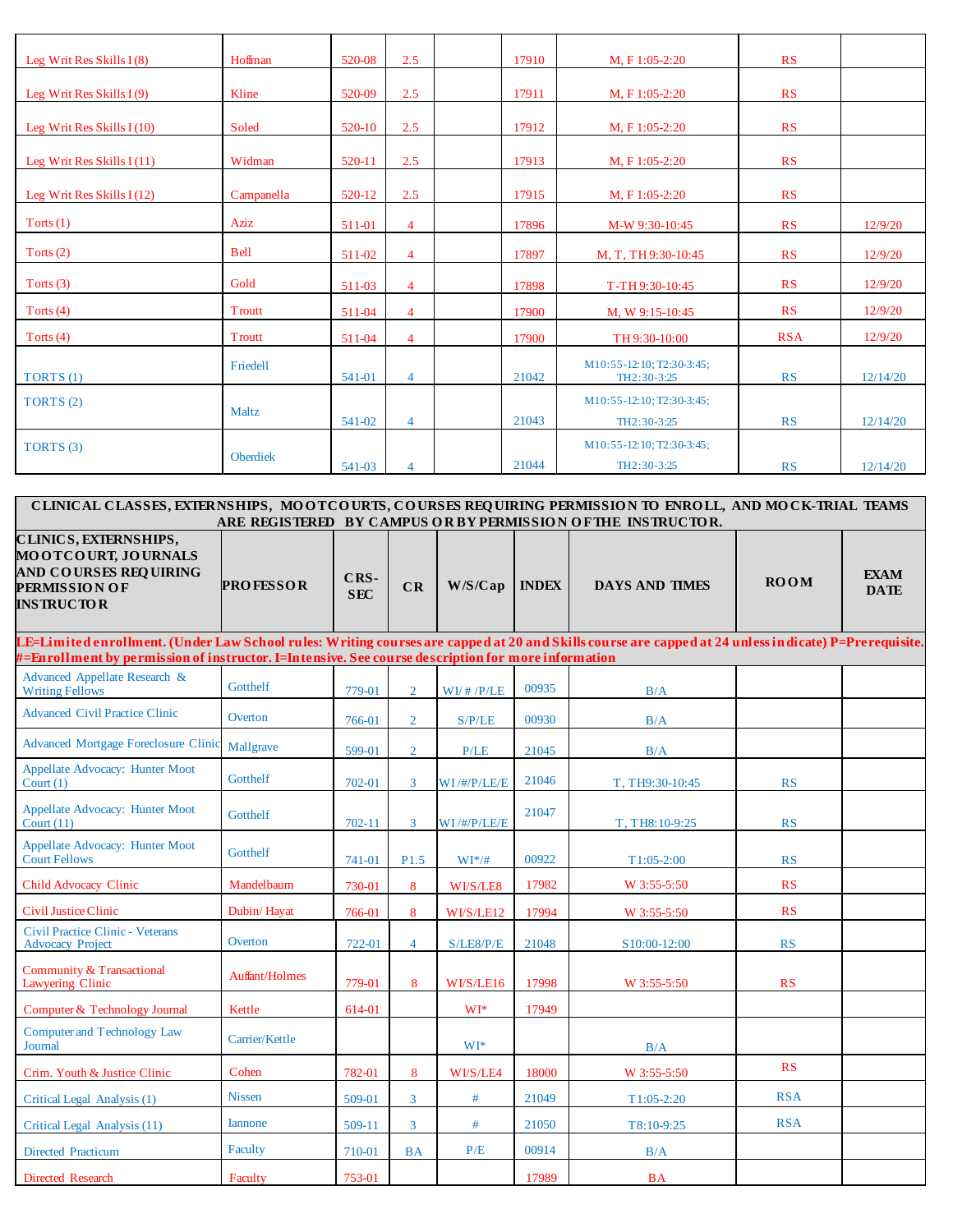| <b>Directed Research</b>                                                           | Faculty                                    | 707-01 | $\mathbf{1}$                   |                 | 00912 | B/A                                      |           |  |
|------------------------------------------------------------------------------------|--------------------------------------------|--------|--------------------------------|-----------------|-------|------------------------------------------|-----------|--|
| <b>Directed Research</b>                                                           | Faculty                                    | 708-01 | $\overline{2}$                 |                 | 00913 | B/A                                      |           |  |
| Education & Health Law Clinic                                                      | Canty-Barnes/<br>Valverde                  | 795-01 | 6                              | WI/S/LE16       | 18006 | W 3:55-5:50                              | RS        |  |
| Entrepreneurship Clinic                                                            | Eakeley/Patel/<br>Pellicori/Weitz          |        | $\overline{4}$                 | $S/\#/$ LE8     |       | T6:00-8:00                               | RS        |  |
| Entrepreneurship Clinic                                                            | Eakeley/Patel/Weitz/<br><b>Case Rounds</b> | 781-01 | $\overline{4}$                 | WI/S/LE8        | 17999 | T 5:00-6:00 (Case Rounds)<br>T 6:00-8:00 | RS        |  |
| Federal Tax Clinic                                                                 | Freund                                     | 797-01 | 6                              | W/S/LE8         | 18007 | W 3:55-5:50                              | RS        |  |
| <b>Field Placement Seminar</b>                                                     | Rossner                                    | 793-01 |                                |                 | 18004 | TH3:55-5:50                              | RS        |  |
| <b>Immigrant Justice Clinic</b>                                                    | Gottesman                                  | 611-01 | 6                              | S/P/E/LE8       | 21051 | W1:05-2:20; TH3:55-5:50                  | RS        |  |
| Immigrants' Rights Clinic                                                          | Gupta                                      | 616-01 | $\overline{4}$                 | WI/S/LE12       | 17950 | M 6:00-8:00                              | RS        |  |
| <b>Intellectual Property Law Clinic</b>                                            | Kettle                                     | 744-01 | 8                              | WI/S/LE8        | 17984 | W 3:55-5:50                              | RS        |  |
| <b>International Human Rights Clinic</b>                                           | Venetis                                    | 752-01 | 6                              | WI/S/LE8        | 17988 | W 3:55-5:50                              | RS        |  |
| <b>International Moot Court Competition</b>                                        | Contesse/Schroeder                         | 626-01 |                                |                 | 17953 |                                          |           |  |
| <b>Interscholastic Moot Court</b>                                                  |                                            |        |                                |                 |       |                                          |           |  |
| Competition                                                                        | Rossner                                    | 755-01 | $\overline{1}$                 |                 | 17990 |                                          |           |  |
| Intramural Mock Trial Team Board                                                   | <b>Davies</b>                              | 758-01 | P <sub>2</sub>                 | $\#P/LE$        | 00926 | B/A                                      |           |  |
| <b>Intramural Mock Trial Team</b>                                                  | <b>Davies</b>                              | 771-01 | $\mathbf{3}$                   | S/H/P/LE12      | 21052 | W5:00-8:00                               |           |  |
| <b>Intramural Moot Court</b>                                                       | Rossner                                    | 550-01 |                                |                 | 17924 |                                          |           |  |
| Journal of Law and Public Policy                                                   | Harvey                                     | 783-01 | P <sub>1</sub>                 | WI*             |       | B/A                                      |           |  |
| Journal of Law and Religion                                                        | Dane                                       | 774-01 | P <sub>1</sub>                 | $WI*$           |       | B/A                                      |           |  |
| Judicial Externship                                                                | Gotthelf                                   | 790-01 | P <sub>2</sub> /P <sub>3</sub> | $S/\#/$ $P/LE$  | 00941 | TH3:55-5:50                              | RS        |  |
| Judicial Externship II                                                             | Gotthelf                                   | 797-01 | P <sub>2</sub> /P <sub>3</sub> | $S/$ #/ $P/$ LE | 00946 | B/A                                      |           |  |
| <b>Law Review</b>                                                                  | Chen                                       | 762-01 |                                |                 | 17993 |                                          |           |  |
| <b>Law Review</b>                                                                  | <b>Swedloff</b>                            | 760-01 | P <sub>1</sub>                 | WI              |       | B/A                                      |           |  |
| <b>LAWR Teaching Fellows</b>                                                       | <b>LAWR Faculty</b>                        | 751-01 | P <sub>1.5</sub>               | $\#$            | 00925 | B/A                                      |           |  |
| <b>Marshall Brennan</b>                                                            | Friedman/Ricks                             | 782-01 | $\overline{2}$                 | $WI*/P/LE14$    | 21053 | M3:55-5:50                               | RS        |  |
| Marshall Brennan Lab                                                               | Friedman/Ricks                             | 799-01 | P <sub>1</sub>                 |                 | 00947 | <b>BA</b>                                |           |  |
| <b>Moot Court Board</b>                                                            | Rossner                                    | 648-01 |                                |                 | 17959 |                                          |           |  |
| Mortgage Foreclosure Clinic                                                        | Mallgrave                                  | 792-01 | $\overline{4}$                 | S/P/LE8         | 00942 | T3:55-4:45; TH3:55-5:50                  | <b>RS</b> |  |
| National Moot Court Team                                                           | Rossner                                    | 518-01 |                                |                 | 17903 |                                          |           |  |
| Practice Externship I                                                              | <b>Simkins</b>                             | 795-01 | P2/P3                          | $S/\# / P/LE$   | 00944 | TH3:55-5:50                              | RS        |  |
| Practice Externship II                                                             | <b>Simkins</b>                             | 759-01 | P2/P3                          | $S/\#/P/LE$     | 00927 | B/A                                      |           |  |
| Race & Law Review                                                                  | <b>TBA</b>                                 | 749-01 |                                |                 | 17987 |                                          |           |  |
| Race & the Law Review                                                              | <b>Hawkins</b>                             |        |                                |                 |       | B/A                                      |           |  |
| Research Assistant                                                                 | Faculty                                    | 561-01 |                                |                 | 17930 |                                          |           |  |
| <b>Rutgers Business Law Review</b>                                                 | Deere                                      | 741-01 |                                |                 | 21155 |                                          |           |  |
| Rutgers International Law & Human<br>Rights Journal                                | Contesse                                   | 713-01 |                                | $WI*$           | 21134 |                                          |           |  |
| <b>Rutgers Law Record</b>                                                          | TBD                                        | 666-01 |                                |                 | 17964 |                                          |           |  |
|                                                                                    | Rothman and                                |        |                                |                 |       |                                          |           |  |
| <b>Rutgers Teaching Associate (including</b><br><b>LAWRS Teaching Assistants</b> ) | Newark LAWR<br>Faculty                     | 649-01 | $2 - 3$                        |                 | 17960 |                                          |           |  |
| <b>Teaching Assistant</b>                                                          | Faculty                                    | 630-01 |                                |                 | 17954 | $\mathbf{BA}$                            |           |  |
| Women's Rights Law Reporter                                                        | Kline                                      | 574-01 |                                |                 | 17935 | <b>BA</b>                                |           |  |
| Women's Rights Law Reporter                                                        | Goldfarb/Ball                              |        | P <sub>1</sub>                 | WI              |       | B/A                                      |           |  |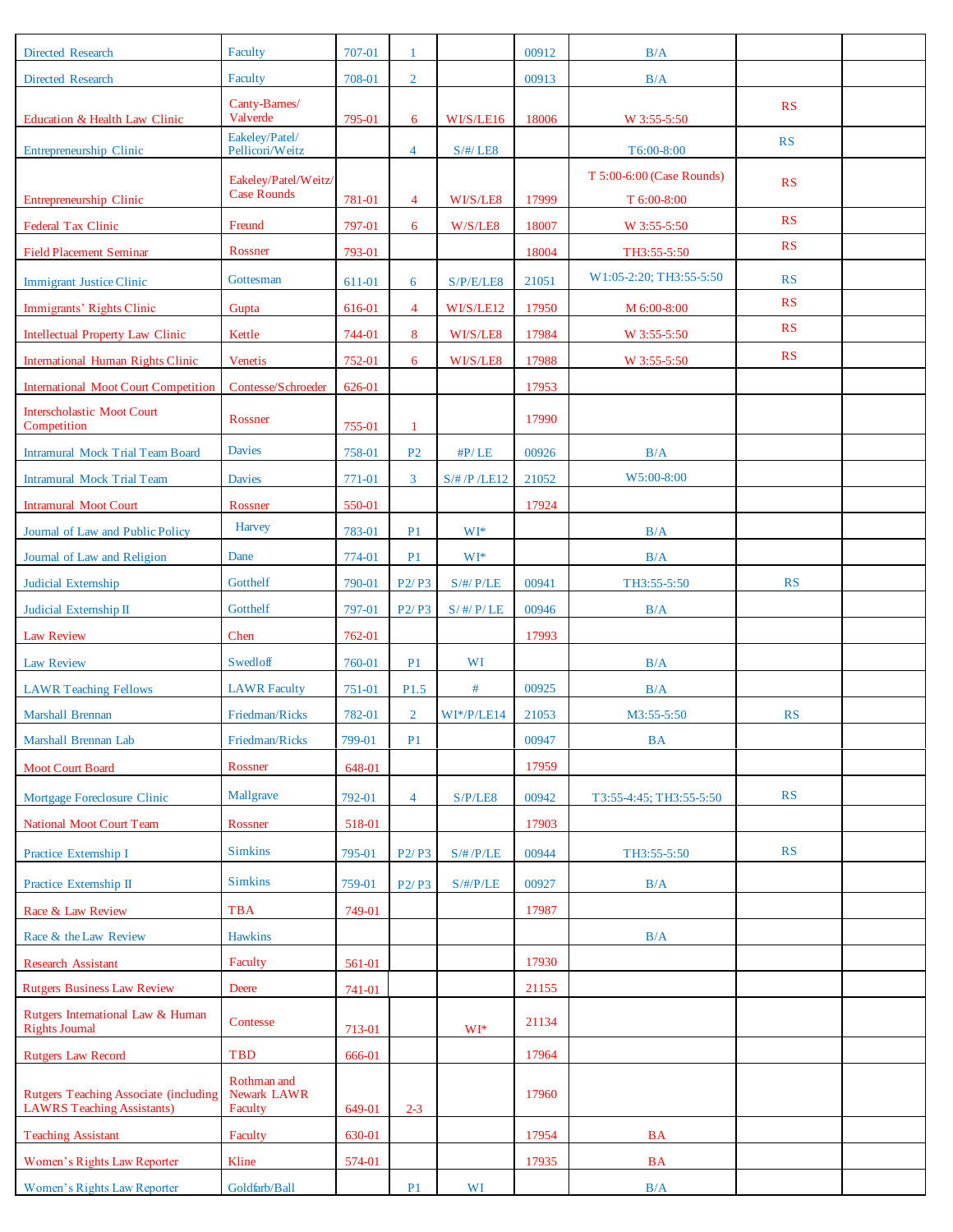| <b>UPPER CLASS-</b><br><b>DAY COURSES</b><br>Aug 24 - December 21, 2020                                                                                                                                                                                    | <b>PROFESSOR</b>                 | CRS-<br>SEC. | CR             | W/S/Cap      | <b>INDEX</b> | <b>DAYS AND TIMES</b>                                                                                                                                                                                                                                                                                                           | <b>ROOM</b> | <b>EXAM DATE</b> |
|------------------------------------------------------------------------------------------------------------------------------------------------------------------------------------------------------------------------------------------------------------|----------------------------------|--------------|----------------|--------------|--------------|---------------------------------------------------------------------------------------------------------------------------------------------------------------------------------------------------------------------------------------------------------------------------------------------------------------------------------|-------------|------------------|
| LE=Limited enrollment. (Under Law School rules: Writing courses are capped at 20 and Skills course are capped at 24 unless indicate) P=Prerequisite.<br>#=Enrollment by permission of instructor. I=Intensive. See course description for more information |                                  |              |                |              |              |                                                                                                                                                                                                                                                                                                                                 |             |                  |
| Accounting & Financial Analysis                                                                                                                                                                                                                            | Guseva                           | 729-01       | 3              | S/LE24       | 20462        | T, TH 1:05-2:20                                                                                                                                                                                                                                                                                                                 | <b>RS</b>   |                  |
| Admiralty                                                                                                                                                                                                                                                  | Friedell                         | 677-01       | $\mathbf{3}$   |              | 00904        | T, TH10:55-12:10                                                                                                                                                                                                                                                                                                                | RS          | 12/15/20         |
| <b>Advanced Legal Research</b>                                                                                                                                                                                                                             | Talley/Zhang                     | 522-01       | $\overline{2}$ | S/LE20       | 00851        | T3:55-5:50                                                                                                                                                                                                                                                                                                                      | RS          |                  |
|                                                                                                                                                                                                                                                            |                                  |              |                |              |              |                                                                                                                                                                                                                                                                                                                                 | RS          |                  |
| <b>Advanced Torts</b>                                                                                                                                                                                                                                      | <b>Scales</b>                    | 570-01       | $\mathbf{3}$   | WI/LE20      | 21055        | T, TH2:30-3:45                                                                                                                                                                                                                                                                                                                  | RS          |                  |
| Animals: Law and Ethics                                                                                                                                                                                                                                    | Francione                        | 732-01       | $\mathbf{3}$   |              | 21096        | T2:30-5:30                                                                                                                                                                                                                                                                                                                      | RS          |                  |
| Antitrust                                                                                                                                                                                                                                                  | Carrier                          | 662-01       | $\mathbf{3}$   |              | 21056        | M, W2:30-3:45                                                                                                                                                                                                                                                                                                                   | RS          | 12/16/20         |
| <b>Business Organization</b>                                                                                                                                                                                                                               | <b>Eakeley</b>                   | 641-01       | $\overline{4}$ | <b>LE100</b> | 17957        | M-W 9:30-10:45<br>T, TH9:30-10:45; F10:55-                                                                                                                                                                                                                                                                                      |             | 12/7/20          |
| <b>Business Organizations</b>                                                                                                                                                                                                                              | Laby                             | 680-01       | $\overline{4}$ | <b>LE100</b> | 00905        | 12:10                                                                                                                                                                                                                                                                                                                           | RS          | 12/9/20          |
| Citizenship, Membership & the<br>Constitution                                                                                                                                                                                                              | <b>Bosniak</b>                   | 735-01       | 3              |              | 21077        | M 3:55-5:50                                                                                                                                                                                                                                                                                                                     | <b>RSA</b>  | $12/7 - 12/14$   |
| <b>Conflict of Laws</b>                                                                                                                                                                                                                                    | Dane                             | 686-01       | 3              |              | 21057        | T, TH3:55-5:15                                                                                                                                                                                                                                                                                                                  | <b>RS</b>   | 12/10/20         |
| Constitutional & Social Inequality                                                                                                                                                                                                                         | Kim                              | 715-01       | $\overline{2}$ | WI/LE20      | 17978        | M 3:55-5:50                                                                                                                                                                                                                                                                                                                     | RS          |                  |
| <b>Constitutional Law II</b>                                                                                                                                                                                                                               | <b>Boddie</b>                    | 673-HO       | 3              |              | 17967        | T, TH9:30-10:45                                                                                                                                                                                                                                                                                                                 | <b>RS</b>   | 12/9/20          |
| <b>Corporate Finance</b>                                                                                                                                                                                                                                   | Gatti                            | 697-01       | 3              |              | 20610        | $T, TH3:55 - 5:10$                                                                                                                                                                                                                                                                                                              | <b>RS</b>   | 12/10/20         |
| Corporate Social Responsibility                                                                                                                                                                                                                            | Dadush                           | 772-01       | $\overline{2}$ | WI/LE20      | 20743        | W 2:30-4:10                                                                                                                                                                                                                                                                                                                     | RS          |                  |
| Corporate Tax                                                                                                                                                                                                                                              | <b>Shaheen</b>                   | 747-HO       | 3              |              | 17986        | T, TH 1:05-2:20                                                                                                                                                                                                                                                                                                                 | <b>RS</b>   | 12/8/20          |
| Criminal Procedures: Adjudications                                                                                                                                                                                                                         | <b>Simkins</b>                   | 656-01       | 3              |              | 21058        | T, TH9:30-10:45                                                                                                                                                                                                                                                                                                                 | RS          | 12/9/20          |
| Critical Legal Analysis (1)                                                                                                                                                                                                                                | Deutsch                          | 557-01       | $\mathbf{3}$   |              | 17927        | T, TH 10:55-12:10                                                                                                                                                                                                                                                                                                               | RS          | <b>TBA</b>       |
| Critical Legal Analysis (2)                                                                                                                                                                                                                                | Pizzurro                         | 557-02       | 3              |              | 17928        | T, TH 10:55-12:10                                                                                                                                                                                                                                                                                                               | RS          | <b>TBA</b>       |
| <b>Critical Race Theory</b>                                                                                                                                                                                                                                | Hyatt/Cuison-<br><b>Villazor</b> | 748-01       | $\overline{2}$ |              | 21028        | T3:55-5:50                                                                                                                                                                                                                                                                                                                      | <b>RS</b>   | 12/10/20         |
| Current Legal Issues in Marijuana<br>Regulation                                                                                                                                                                                                            | McNichol                         | 558-01       | 3              |              | 00871        | M. W3:55-5:15                                                                                                                                                                                                                                                                                                                   | RS          |                  |
| Deals                                                                                                                                                                                                                                                      | Afilalo                          | 720-01       | $\mathbf{3}$   | LE50         | 00918        | M, W2:30-3:45                                                                                                                                                                                                                                                                                                                   | RS          |                  |
| Debtor and Creditor +                                                                                                                                                                                                                                      | Ondersma                         | 567-01       | $\overline{4}$ |              | 17933        | T, TH 2:30-3:45                                                                                                                                                                                                                                                                                                                 | <b>RSA</b>  | 12/16/20         |
| Discovery & Pretrial Process                                                                                                                                                                                                                               | Hon. Shwartz/<br>Hon. Falk       | 669-01       | 1              |              | 17965        | Fridays 10:00 AM to 1:00 PM<br>(September 11,2020;<br>September 18,2020; October<br>16,2020; additional day TBA<br>for court observation TBD).<br>(RS) If federal courts allow it,<br>the class will meet in Judge<br>Falk's Courtroom (4th Floor) 2<br>Federal Square, Newark.<br>Otherwise, class will be taught<br>remotely. | RS          | 12/18/20         |
| Diversity and the Law                                                                                                                                                                                                                                      | <b>Hawkins</b>                   | 745-01       | 3              | WI/LE20      | 21059        | T, TH2:30-3:45                                                                                                                                                                                                                                                                                                                  | RS          |                  |
| <b>Employment Law</b>                                                                                                                                                                                                                                      | <b>Hawkins</b>                   | 631-01       | 3 <sup>7</sup> |              | 21060        | T, TH10:55-12:10                                                                                                                                                                                                                                                                                                                | RS          | 12/15/20         |
| <b>Entertainment Law</b>                                                                                                                                                                                                                                   | Andrews                          | 507-01       | $\overline{3}$ |              | 21061        | W2:30-3:45                                                                                                                                                                                                                                                                                                                      | <b>RSA</b>  | Self Sched.      |
| Evidence                                                                                                                                                                                                                                                   | Lore                             | 691-01       | $\overline{4}$ | <b>LE45</b>  | 21062        | M, W, TH10:55-12:10                                                                                                                                                                                                                                                                                                             | RS          | 12/14/20         |
| Evidence                                                                                                                                                                                                                                                   | Lore                             | 691-02       | $\overline{4}$ | <b>LE45</b>  | 21063        | M, W, TH2:30-3:45                                                                                                                                                                                                                                                                                                               | RS          | 12/14/20         |
| Evidence (1)                                                                                                                                                                                                                                               | Rossner                          | 705-01       | $\overline{4}$ | <b>LE100</b> | 17976        | M-W 10:55-12:10                                                                                                                                                                                                                                                                                                                 | RS          | 12/11/20         |
| Evidence (2)<br>(Must take with Trial Presentation<br>$735-01$ )                                                                                                                                                                                           | Raveson                          | 705-02       | $\overline{4}$ | <b>LE24</b>  | 17977        | M, W, TH 2:30-3:45                                                                                                                                                                                                                                                                                                              | RS          | 12/16/20         |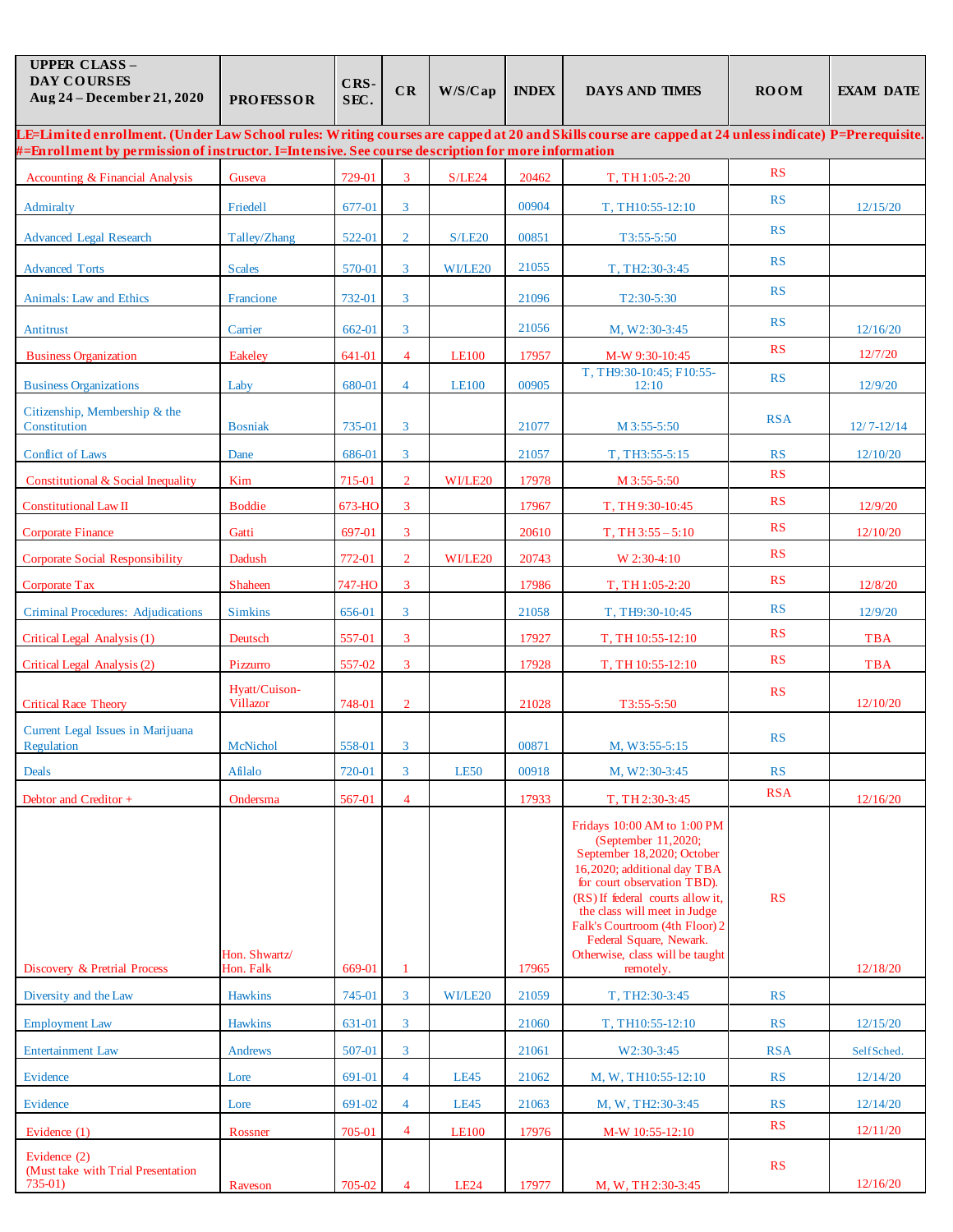| <b>Expert Testimony &amp; Forensic Science</b>  | Lore/Moran                | 747-01 | 3              | $S/LE24^{\wedge}$ | 21098 | F12:30-3:30         | RS         |             |
|-------------------------------------------------|---------------------------|--------|----------------|-------------------|-------|---------------------|------------|-------------|
| Family Law (1)                                  | Kim                       | 606-01 | 3              | <b>LE100</b>      | 17944 | M, W 10:55-12:10    | RS         | 12/11/20    |
| Federal Income Tax                              | Shaheen                   | 745-01 | $\overline{4}$ |                   | 17985 | M, T, TH 2:30-3:45  | <b>RS</b>  | 12/16/20    |
| <b>Federal Income Taxation</b>                  | Livingston                | 649-01 | $\overline{4}$ |                   | 00896 | M, W3:55-5:50       | RS         | Self Sched. |
| First Amendment (1)                             | <b>Ball</b>               | 645-01 | 3              | <b>LE60</b>       | 17958 | T, TH 1:05-2:20     | RS         | 12/8/20     |
| Great Books of the Common Law                   | Hyland                    | 593-01 | $\mathbf{3}$   | WI/LE20           | 21064 | T, TH1:05-2:20      | RS         |             |
| Human Rights Seminar                            | Coicaud                   | 549-01 | 3              | WI/LE20           | 20539 | M, W 2:30-3:45      | RS         |             |
| <b>Intellectual Property</b>                    | Carrier                   | 610-01 | 3              | <b>LE100</b>      | 21065 | M, W9:30-10:45      | RS         | 12/7/20     |
| <b>International Criminal Law</b>               | Clark                     | 654-01 | $\mathbf{3}$   |                   | 21066 | M, W10:55-12:10     | RS         | 12/11/20    |
| International Law & International<br>Legitimacy | Coicaud                   | 638-01 | 3              |                   | 17956 | M, W 10:55-12:10    | <b>RS</b>  | 12/11/20    |
| Internet Law                                    | <b>Bick</b>               | 660-01 | $\overline{2}$ |                   | 17962 | TH 3:55-5:50        | RS         | 12/10/20    |
| Interviewing & Counseling: Prisoner             | Chase/                    |        |                |                   |       |                     | RS         |             |
| <b>Reentry and Child Support</b>                | Freedman                  | 767-01 | $\overline{4}$ | S/LE16            | 00931 | T, TH2:30-3:45      | <b>RS</b>  |             |
| Introduction to International Law               | Clark                     | 621-01 | $\mathbf{3}$   |                   | 21067 | T, TH10:55-12:10    |            | 12/15/20    |
| Introduction to International Law (1)           | <b>Stephens</b>           | 529-01 | 3              |                   | 17917 | T, TH 2:30-3:45     | RS         | Self-Sched  |
| Labor Law                                       | <b>Harvey</b>             | 659-01 | $\mathbf{3}$   |                   | 00901 | M, W3:55-5:15       | RS         | 12/18/20    |
| Labor Law $(1)$                                 | Pope                      | 607-01 | $\overline{3}$ |                   | 17945 | T, TH 1:05-2:20     | RS         | 12/8/20     |
| Law of Democracy                                | Hon. Stein                | 536-01 | 3              |                   | 17921 | T, TH 1:05-2:20     | RS         | 12/8/20     |
| Low Income Housing Seminar                      | Deutsch                   | 685-01 | $\overline{2}$ | WILE8             | 20545 | TH 3:55-5:50        | RS         |             |
| <b>Mastering Trial Advocacy</b><br>Newark Only  | Rossner                   | 602-01 | $\overline{2}$ | $S/LE$ #          | 17943 | M 3:55-5:50         | RS         |             |
| <b>Payment Systems</b>                          | Hyland                    | 671-01 | $\overline{4}$ |                   | 00902 | T, TH3:55-5:50      | RS         | 12/10/20    |
| Plea Bargaining                                 | Johnson                   | 679-01 | 3 <sup>1</sup> | S/LE24            | 21094 | T, TH1:05-2:20      | RS         |             |
| Professional Responsibility                     | Rothman                   | 767-01 | $\overline{3}$ |                   | 17995 | M, W 9:30-10:45     | RS         | 12/7/20     |
| Professional Responsibility                     | Jenoff                    | 582-01 | $\overline{2}$ | <b>LE50</b>       | 00877 | F9:00-10:45         | RS         | 12/8/20     |
| Remedies                                        | <b>Swedloff</b>           | 561-01 | $\mathbf{3}$   |                   | 21080 | M, W10:55-12:10     | <b>RS</b>  | 12/11/20    |
| Refugee Law                                     | Gupta                     | 546-01 | $\overline{2}$ | $S^*$             | 17923 | M 3:55-5:50         | RS         | 12/18/20    |
| <b>Securities Regulation</b>                    | <b>Russell</b>            | 617-01 | 3              |                   | 21081 | T2:30-3:45          | <b>RSA</b> |             |
| <b>Sex Crimes</b>                               | Kaplan                    | 646-01 | $\overline{3}$ | WI/LE20           | 21068 | <b>Asynchronous</b> | A          |             |
| <b>Special Education Law Seminar</b>            | Canty-Barnes/<br>Valverde | 564-01 | $\overline{2}$ | <b>LE24</b>       | 17932 | W 3:55-5:50         | RS         |             |
| <b>State and Local Government Law</b>           | <b>Boddie</b>             | 777-01 | $\overline{2}$ |                   | 20549 | T 3:55-5:50         | RS         | 12/10/20    |
| <b>Trial Presentation</b>                       |                           |        |                |                   |       |                     | RS         |             |
| (Must take with Evidence 705-02)                | Raveson                   | 735-01 | $\overline{2}$ | S/LE24            | 17983 | $T$ 3:55-5:50       |            |             |
| <b>Wrongful Conviction</b>                      | Thomas                    | 774-01 | $\overline{2}$ |                   | 17997 | M, W 9:55-10:45     | RS         | 12/7/20     |
| Youth Rights and Race                           | Cohen                     | 576-01 | $\overline{2}$ | WI/LE             | 20543 | $T$ 3:55-5:50       | RS         |             |
| <b>EXTENDED MEETING BLOCK</b>                   |                           |        |                |                   |       | M12:10-2:20         |            |             |
| <b>EXTENDED MEETING BLOCK</b>                   |                           |        |                |                   |       | W12:10-2:20         |            |             |
| 1L Make up Session                              |                           |        |                |                   |       | W10:55-12:10        |            |             |
| <b>Upper Level Make up Session</b>              |                           |        |                |                   |       | W, F1:05-2:20       |            |             |

| <b>SATURDAY COURSE</b>                                    | <b>PROFESSOR</b> | $CR-$<br><b>SEC</b> | CR | $W/S/Cap$   INDEX |       | <b>DAYS AND TIMES</b>     | <b>ROOM</b> |  |
|-----------------------------------------------------------|------------------|---------------------|----|-------------------|-------|---------------------------|-------------|--|
| Civil Practice Clinic Veterans<br><b>Advocacy Project</b> | Overton          | 722-01              |    | S/LE8/P/E         | 21048 | S <sub>10</sub> :00-12:00 | RS          |  |

| <b>COURSE</b><br><b>WEEKEND</b> | <b>PROFESSOR</b> | $CR-$<br><b>SEC</b> | $\overline{\text{CR}}$ | W/S/Cap | <b>INDEX</b> | <b>DAYS AND TIMES</b> | <b>ROOM</b> |  |
|---------------------------------|------------------|---------------------|------------------------|---------|--------------|-----------------------|-------------|--|
|---------------------------------|------------------|---------------------|------------------------|---------|--------------|-----------------------|-------------|--|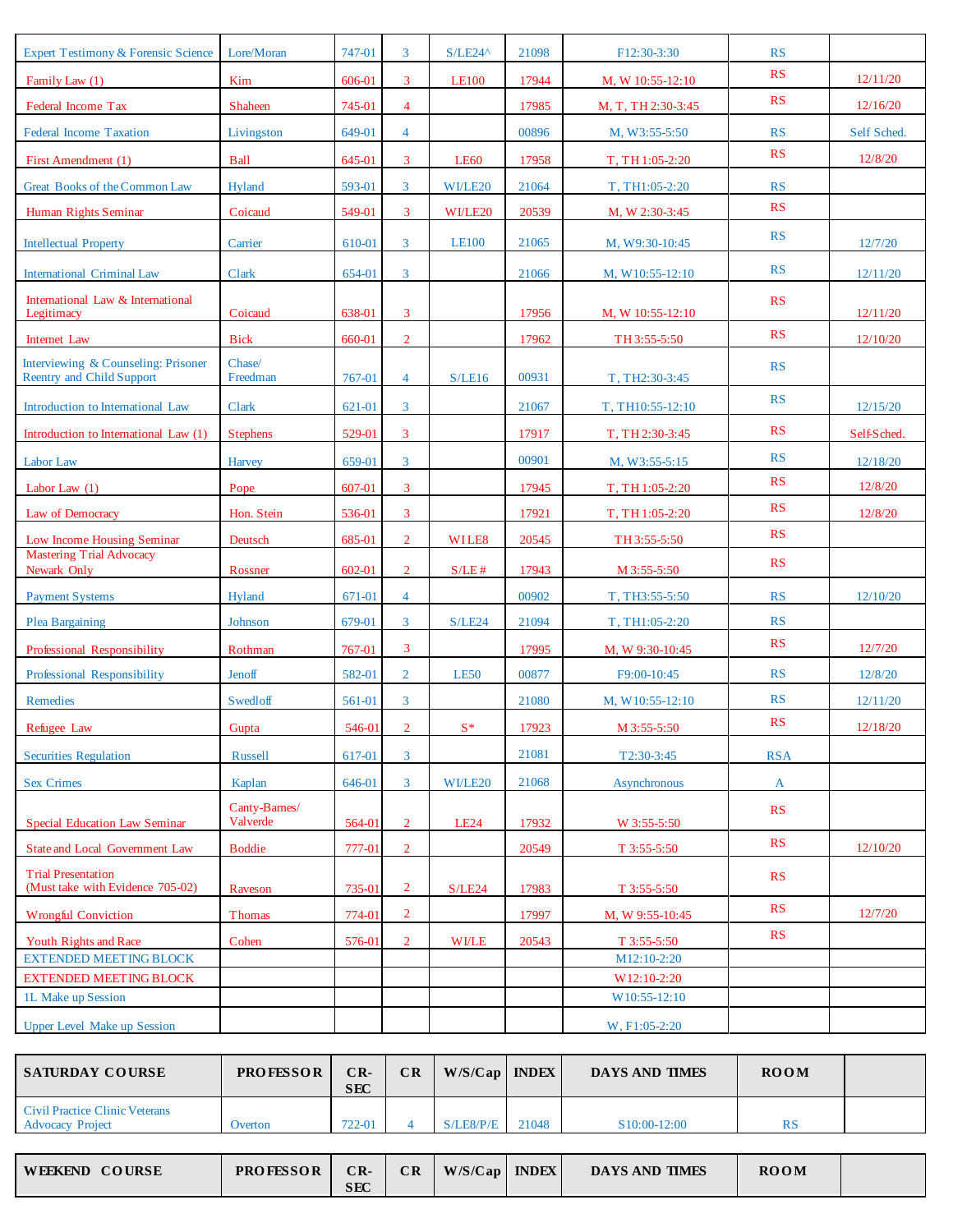|                                 |         |        |                                  |       | October 10-11, 2020 9:00 AM -<br>4:00 PM; October 17-18, 2020 |  |
|---------------------------------|---------|--------|----------------------------------|-------|---------------------------------------------------------------|--|
| <b>Intensive Trial Advocacy</b> |         |        |                                  |       | 9:00 AM to 4:00 PM; two                                       |  |
| <b>IIN PERSON</b>               | Harbeck | 633-01 | S/ <sub>1</sub> / <sub>LE2</sub> | 20608 |                                                               |  |

| <b>FIRST-YEAR EVENING</b><br><b>COURSES</b>                                                                                                                                                                                                                 | <b>PROFESSOR</b> | CRS<br>SEC. | CR             | W/S/Cap | <b>INDEX</b> | <b>DAYS AND TIMES</b>   | <b>ROOM</b> | <b>EXAM</b><br><b>DATE</b> |  |  |
|-------------------------------------------------------------------------------------------------------------------------------------------------------------------------------------------------------------------------------------------------------------|------------------|-------------|----------------|---------|--------------|-------------------------|-------------|----------------------------|--|--|
| LE=Limited enrollment. (Under Law School rules: Writing courses are capped at 20 and Skills course are capped at 24 unless in dicate) P=Prerequisite.<br>#=Enrollment by permission of instructor. I=Intensive. See course description for more information |                  |             |                |         |              |                         |             |                            |  |  |
| <b>CIVIL PROCEDURE (11)</b>                                                                                                                                                                                                                                 | <b>Stein</b>     | 501-11      | $\overline{4}$ |         | 21032        | M6:00-8:00; W8:10-10:00 | <b>RS</b>   | 12/8/20                    |  |  |
| <b>Constitutional Law</b>                                                                                                                                                                                                                                   | Sclar            | 522-01      | $\overline{4}$ |         | 17916        | T, TH 6:00-8:00         | RS          | 12/19/20                   |  |  |
| Contracts (5)                                                                                                                                                                                                                                               | Dadush           | 503-05      | $\overline{4}$ |         | 17890        | T, TH 6:00-7:30         | RS          | 12/12/20                   |  |  |
| Contracts (5)                                                                                                                                                                                                                                               | Dadush           | 503-05      | $\overline{4}$ |         | 17890        | TH 7:30-8:00            | <b>RSA</b>  | 12/12/20                   |  |  |
| LAWR $I(11)$                                                                                                                                                                                                                                                | Wallinger        | 530-11      | 2.5            |         | 00870        | $T6:00-8:00$            | RS          |                            |  |  |
| Property                                                                                                                                                                                                                                                    | Godsil           | 508-01      | $\overline{4}$ |         | 17895        | M, W 6:00-8:00          | RS          | 12/12/20                   |  |  |
| Torts $(5)$                                                                                                                                                                                                                                                 | Troutt           | 511-05      | $\overline{4}$ |         | 17899        | M, W $6:00-7:30$        | RS          | 12/19/20                   |  |  |
| Torts $(5)$                                                                                                                                                                                                                                                 | Troutt           | 511-05      | $\overline{4}$ |         | 17899        | W 7:30-8:00             | <b>RSA</b>  | 12/19/20                   |  |  |
| TORTS $(11)$                                                                                                                                                                                                                                                | Goldfarb         | 541-11      | $\overline{4}$ |         | 21054        | M8:10-10:00: W6:00-8:00 | RS          | 12/14/20                   |  |  |
|                                                                                                                                                                                                                                                             |                  |             |                |         |              |                         |             |                            |  |  |

|   | <b>THIRD-SEMESTER EVENING COURSES</b> |        |  |  |       |                      |                      |                            |  |  |  |
|---|---------------------------------------|--------|--|--|-------|----------------------|----------------------|----------------------------|--|--|--|
| . | <i>rancione</i>                       | 516-11 |  |  | 00848 | 8:00<br>TH6:00-<br>m | D <sub>s</sub><br>n. | 12/17/20<br>. 21 1 1 1 2 1 |  |  |  |

| <b>UPPER CLASS-</b><br><b>EVENING COURSES</b>                                                                                                                                                                                                               | <b>PROFESSOR</b> | CRS-<br><b>SEC</b> | CR             | W/S/Cap      | <b>INDEX</b> | <b>DAYS AND TIMES</b> | <b>ROOM</b> | <b>EXAM</b><br><b>DATE</b> |
|-------------------------------------------------------------------------------------------------------------------------------------------------------------------------------------------------------------------------------------------------------------|------------------|--------------------|----------------|--------------|--------------|-----------------------|-------------|----------------------------|
| LE=Limited enrollment. (Under Law School rules: Writing courses are capped at 20 and Skills course are capped at 24 unless in dicate) P=Prerequisite.<br>#=Enrollment by permission of instructor. I=Intensive. See course description for more information |                  |                    |                |              |              |                       |             |                            |
| <b>Advanced Legal Research</b>                                                                                                                                                                                                                              | Jorgensen        | 551-01             | $\overline{2}$ | S/LE24       | 17925        | TH 6:00-8:00          | RS          |                            |
| <b>Alternative Dispute Resolution</b>                                                                                                                                                                                                                       | Esterman         | 759-01             | $\overline{2}$ | S/LE24       | 17992        | T 6:00-8:00           | RS          |                            |
| <b>Alternative Dispute Resolution</b>                                                                                                                                                                                                                       | Petrilla         | 591-11             | $\overline{2}$ | <b>LE25</b>  | 00881        | Asynchronous          | A           | 12/9/20                    |
| <b>Appellate Advocacy</b>                                                                                                                                                                                                                                   | Orloff           | 698-01             | $\overline{2}$ | WI/LE20      | 20881        | M 6:00-8:00           | RS          |                            |
| Child Welfare Law                                                                                                                                                                                                                                           | Mandelbaum       | 724-01             | $\overline{2}$ | S/LE24       | 20547        | TH 6:00-8:00          | RS          | Self-Sched.                |
| <b>Corporate Reorganization</b>                                                                                                                                                                                                                             | Hon. Kaplan      | 600-01             | 3              | <b>LE20</b>  | 21104        | T, TH 8:10-9:40       | RS          | 12/17/20                   |
| Criminal Procedure: Adjudication                                                                                                                                                                                                                            | Farmer/Neafsey   | 783-01             | 3              |              | 18002        | W 6:00-8:30           | RS          | 12/12/20                   |
| <b>Complex Civil Litigation</b>                                                                                                                                                                                                                             | <b>Andrews</b>   | 584-11             | 3              | WI*          | 21069        | W8:10-9:25 RSA        | <b>RSA</b>  | Self Sched.                |
| <b>Crime and Punishment</b>                                                                                                                                                                                                                                 | Kaplan           | 716-11             | 3              | WI/LE20      | 21070        | Asynchronous          | A           |                            |
| Criminal Procedure: Investigations                                                                                                                                                                                                                          | Leone            | 655-11             | 3              | <b>LE30</b>  | 00899        | T, TH6:00-7:15        | RS          | 12/16/20                   |
| Crimmigration                                                                                                                                                                                                                                               | DeCosmo          | 563-11             | $\overline{2}$ | S/LE24       | 21078        | W6:00-8:00            | RS          |                            |
| <b>Employment Law</b>                                                                                                                                                                                                                                       | DiChiara         | 620-01             | 3              |              | 17952        | M, W 8:10-9:25        | RS          | 12/12/20                   |
| <b>Estates &amp; Trusts</b>                                                                                                                                                                                                                                 | Eutsler          | $627 - 11$         | $\overline{3}$ |              | 21071        | M, W8:10-9:25         | RS          | $12/7 - 12/14/20$          |
| Evidence                                                                                                                                                                                                                                                    | Chase            | 556-11             | 3              |              | 00870        | $T6:00-7:15$          | <b>RSA</b>  | $12/7 -$<br>12/14/20       |
| <b>Family Law</b>                                                                                                                                                                                                                                           | Freedman         | 658-11             | 3              | $WI*$        | 00900        | TH6:00-7:15           | <b>RSA</b>  | Self. Sched.               |
| Family Law (2)                                                                                                                                                                                                                                              | Guston           | 606-02             | $\overline{3}$ | <b>LE48</b>  | 20606        | M, W 8:10-9:25        | RS          | 12/12/20                   |
| <b>Family Law Motion Practice</b>                                                                                                                                                                                                                           | Gambone          | 603-11             | 3              | $S/LE12/P/^$ | 00885        | M6:00-9:00            | RS          |                            |
| Financial Institution Law & Regulation                                                                                                                                                                                                                      | Mohallim         | 524-01             | $\overline{2}$ |              | 19418        | M 6:00-8:00           | RS          | 12/9/20                    |
| First Amendment (2)                                                                                                                                                                                                                                         | Afran            | 645-02             | 3              | WI/LE12      | 21018        | M, W 6:00-7:15        | RS          |                            |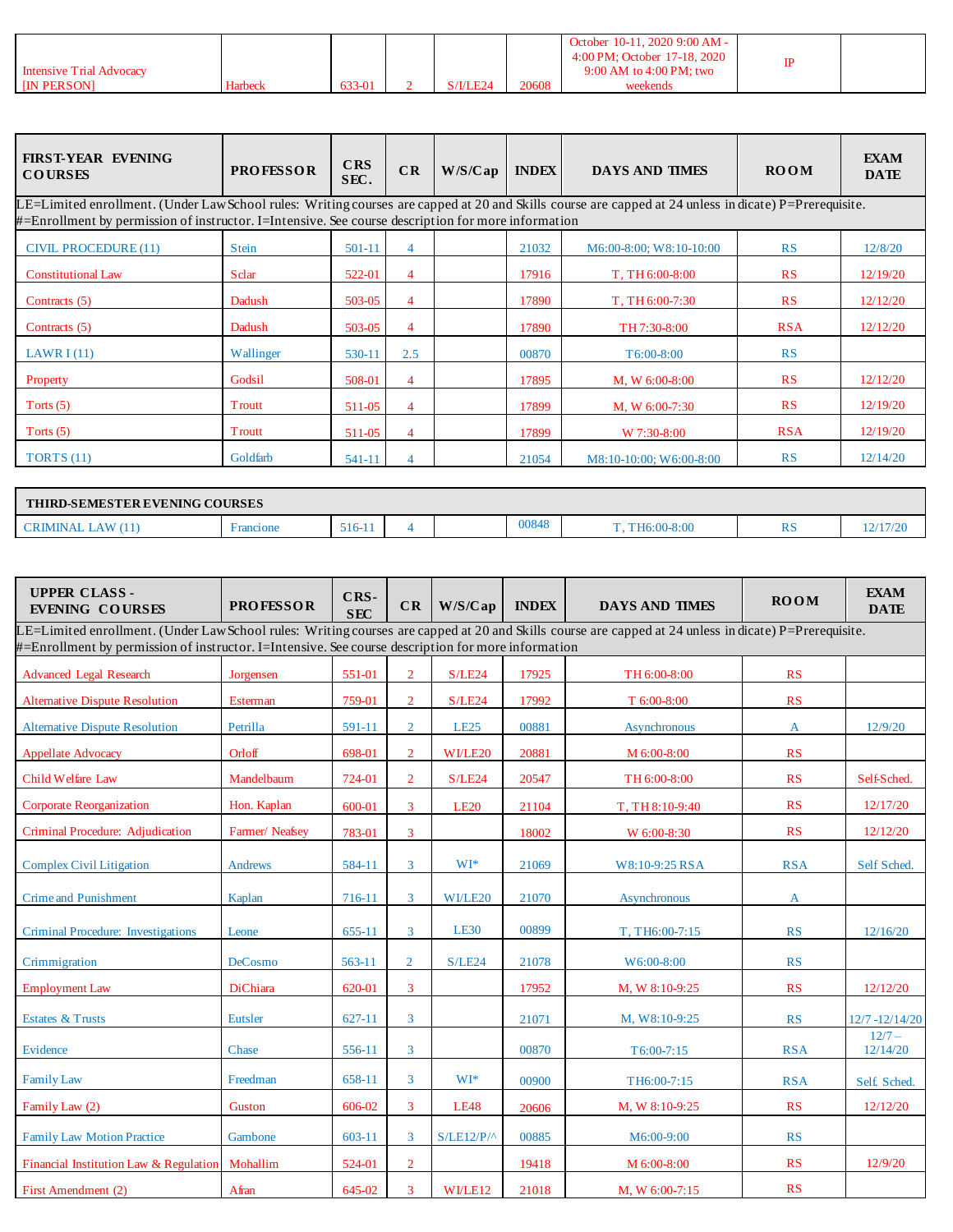| Health Law: Regulating Financing          | Frankford          | 721-11 | $\overline{4}$ |              | 21073 | MW6:00-8:00     | <b>RS</b>   | Self-Sched. |
|-------------------------------------------|--------------------|--------|----------------|--------------|-------|-----------------|-------------|-------------|
| <b>Immigration Law</b>                    | Cuison-Villazor    | 597-HO | 3              |              | 17941 | TH 6:00-8:00    | <b>RSA</b>  | 12/7/20     |
| <b>International Business Transaction</b> | Fernandez          | 756-01 | $\overline{2}$ |              | 17991 | TH 6:00-8:00    | RS          | 12/7/20     |
| <b>International Court Advocacy</b>       | Contesse/Schroeder | 621-01 | $\overline{2}$ | S/LE24       | 20455 | W 6:00-8:00     | RS          |             |
| Introduction to International Law (2)     | Contesse           | 529-02 | 3              |              | 17918 | T, TH 6:00-7:15 | RS          | 12/19/20    |
| Justice in the Age of Al                  | Lopez/Young        | 570-01 | $\overline{2}$ | WI/LE20      | 20452 | $T$ 6:00-8:00   | RS          |             |
| Labor Law $(2)$                           | West               | 607-02 | 3              |              | 17946 | T, TH 8:10-9:25 | RS          | 12/17/20    |
| <b>Legal Profession</b>                   | Green              | 700-01 | $\overline{2}$ |              | 17975 | T, TH 8:10-9:00 | RS          | 12/15/20    |
| <b>Patent Litigation</b>                  | Wepner             | 695-01 | $\overline{2}$ |              | 17971 | TH 6:00-8:00    | RS          | 12/7/20     |
|                                           | Finkelstein/       |        |                |              |       |                 |             |             |
|                                           | Bricklin/          |        |                |              |       |                 |             |             |
| Pre-Trial Advocacy – Camden Only          | Hancock/Urbano     | 597-11 | 4              | S/LE24/E     | 00882 | W6:00-8:00      | <b>RSA</b>  |             |
| <b>Regulatory State</b>                   | <b>Noll</b>        | 676-01 | 4              | <b>LE60</b>  | 17968 | M 6:00-8:00     | <b>RSA</b>  | 12/9/20     |
| <b>Sports Law Drafting</b>                | <b>Andrews</b>     | 699-11 | $\overline{2}$ | WI/LE20      | 21074 | M6:00-8:00      | RS          |             |
| <b>Trade Secrets</b>                      | <b>Berkley</b>     | 664-11 | $\overline{2}$ | S/LE24       | 21076 | TH8:10-10:00    | <b>RS</b>   |             |
| Trial Presentation $(2)$ – Newark Only    | Ouraishi           | 735-02 | $\overline{2}$ | S/LE24/P     | 20378 | W 6:20-8:00     | $_{\rm IP}$ |             |
| Trusts and Estates+                       | Weisbord           | 566-01 | 4              | <b>LE100</b> | 20541 | T 6:00-8:00 RSA | <b>RSA</b>  |             |

**INTENSIVE COURSES – These courses are also listed above in their respective day or evening slot. (LE=Limited enrollment. P=Prerequisite. #=Enrollment by permission of instructor. I=Intensive. See course description for more information.)**

|                          |         |        |          |       | October 10-11, 2020 9:00 AM -<br>4:00 PM; October 17-18, 2020<br>9:00 AM to 4:00 PM; two |    |  |
|--------------------------|---------|--------|----------|-------|------------------------------------------------------------------------------------------|----|--|
| Intensive Trial Advocacy | Harbeck | 633-01 | S/I/LE24 | 20608 | weekends                                                                                 | TD |  |

| <b>UNDERGRADUATE COURSES (Legal Studies)</b> |                    |            |  |  |       |                         |           |  |  |
|----------------------------------------------|--------------------|------------|--|--|-------|-------------------------|-----------|--|--|
| Intro to American Law $(1)$                  | Kettle             | $101 - 01$ |  |  | 19137 | W 1:05-2:20, M2:30-3:50 | <b>RS</b> |  |  |
| Intro to American Law $(2)$                  | Kim-Prieto/Lee     | $101 - 02$ |  |  | 19138 | $T/TH$ 2:30-3:50        | <b>RS</b> |  |  |
| <b>Sports Law</b>                            | <b>Bondarowicz</b> | $11 - 61$  |  |  | 19140 | $T_{6:00-9:00}$         | <b>RS</b> |  |  |

### **KEY:**

**#** = Enrollment by permission of instructor

**A =** Class taught remotely and asynchronously, which means not scheduled on a particular day

 $E =$  Exclusion from a course. See course description for more information.

 $I = Course$  is intensive and meets for part of the semester. See below.

 **= In person** 

**LE** = Limited enrollment

 $P =$ Prerequisite

**RS =** Remote synchronous or classes taught during the time that they appear on the schedule

**RSA =** A combination of classes taught synchronously and asynchronously; please contact professor

**S** = Course earns lawyering skills credit.

**S\*** = Course in which lawyering skills credit is optional.

 $W =$  Course earns lawyering writing credit.

 $WI = Course$  in which writing credits are mandatory  $&$  intensive.

 $WI^* =$  Course with optional intensive writing credit.